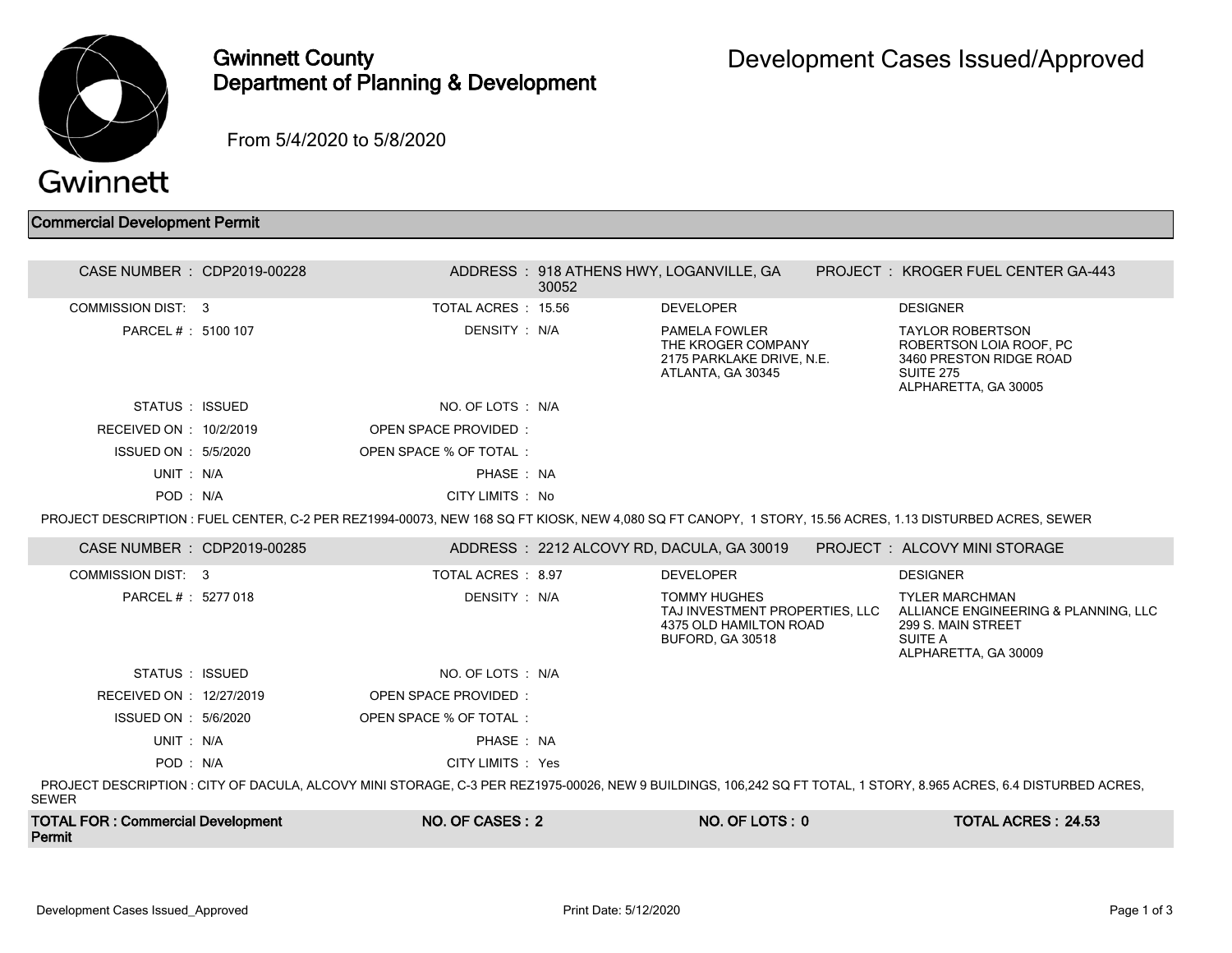## Exemption Plat

| CASE NUMBER : XPL2019-00042           |                  |                                                                                                         | ADDRESS: BAILEY RD, AUBURN, GA 30011    |                                                                                                                  | PROJECT : HARBORSTONE PROPERTIES, LLC                                                                                    |  |
|---------------------------------------|------------------|---------------------------------------------------------------------------------------------------------|-----------------------------------------|------------------------------------------------------------------------------------------------------------------|--------------------------------------------------------------------------------------------------------------------------|--|
| <b>COMMISSION DIST: 3</b>             |                  | TOTAL ACRES : 3.53                                                                                      |                                         | <b>DEVELOPER</b>                                                                                                 | <b>DESIGNER</b>                                                                                                          |  |
| PARCEL # : 2003 985                   |                  | DENSITY : N/A                                                                                           |                                         | <b>MARK RICHARDSON</b><br>RICHARDSON HOUSING GROUP, LLC<br>290 CONSTITUTION BOULEVARD<br>LAWRENCEVILLE, GA 30046 | <b>SHANE FOSTER</b><br>LAND DEVELOPMENT SURVEYORS, INC.<br>P.O. BOX 2050<br>DACULA, GA 30019                             |  |
|                                       | STATUS: APPROVED | NO. OF LOTS: 5                                                                                          |                                         |                                                                                                                  |                                                                                                                          |  |
| RECEIVED ON : 7/26/2019               |                  | OPEN SPACE PROVIDED:                                                                                    |                                         |                                                                                                                  |                                                                                                                          |  |
| ISSUED ON : 5/5/2020                  |                  | OPEN SPACE % OF TOTAL:                                                                                  |                                         |                                                                                                                  |                                                                                                                          |  |
| UNIT: N/A                             |                  | PHASE:                                                                                                  |                                         |                                                                                                                  |                                                                                                                          |  |
| POD: N/A                              |                  | CITY LIMITS : No                                                                                        |                                         |                                                                                                                  |                                                                                                                          |  |
|                                       |                  | PROJECT DESCRIPTION : HARBORSTONE PROPERTIES, LLC, R-100 PER RZR2018-00038, 5 LOTS, 3.531 ACRES, SEPTIC |                                         |                                                                                                                  |                                                                                                                          |  |
| <b>TOTAL FOR: Exemption Plat</b>      |                  | NO. OF CASES: 1                                                                                         |                                         | NO. OF LOTS: 5                                                                                                   | <b>TOTAL ACRES: 3.53</b>                                                                                                 |  |
|                                       |                  |                                                                                                         |                                         |                                                                                                                  |                                                                                                                          |  |
| <b>Multifamily Development Permit</b> |                  |                                                                                                         |                                         |                                                                                                                  |                                                                                                                          |  |
|                                       |                  |                                                                                                         |                                         |                                                                                                                  |                                                                                                                          |  |
|                                       |                  |                                                                                                         |                                         |                                                                                                                  |                                                                                                                          |  |
| CASE NUMBER : MDP2019-00005           |                  |                                                                                                         | ADDRESS: 346 MAIN ST, LILBURN, GA 30047 |                                                                                                                  | <b>PROJECT : LILBURN TOWNSHIP</b>                                                                                        |  |
| <b>COMMISSION DIST: 2</b>             |                  | TOTAL ACRES : 7.83                                                                                      |                                         | <b>DEVELOPER</b>                                                                                                 | <b>DESIGNER</b>                                                                                                          |  |
| PARCEL # : 6147 001B                  |                  | DENSITY: N/A                                                                                            |                                         | <b>HANK EUBANKS</b><br><b>BER-BANK, LLC</b><br>4720 CHAMBLEE DUNWOODY ROAD<br>ATLANTA, GA 30338                  | <b>JEFF SMITH</b><br>RIDGE PLANNING AND ENGINEERING<br>1290 KENNESTONE CIRCLE<br><b>BUILDING A</b><br>MARIETTA, GA 30066 |  |
| STATUS: ISSUED                        |                  | NO. OF LOTS : N/A                                                                                       |                                         |                                                                                                                  |                                                                                                                          |  |
| RECEIVED ON : 2/15/2019               |                  | <b>OPEN SPACE PROVIDED:</b>                                                                             |                                         |                                                                                                                  |                                                                                                                          |  |
| ISSUED ON : 5/8/2020                  |                  | OPEN SPACE % OF TOTAL:                                                                                  |                                         |                                                                                                                  |                                                                                                                          |  |
| UNIT: N/A                             |                  | PHASE: NA                                                                                               |                                         |                                                                                                                  |                                                                                                                          |  |
| POD: N/A                              |                  | CITY LIMITS : Yes                                                                                       |                                         |                                                                                                                  |                                                                                                                          |  |

PROJECT DESCRIPTION : CITY OF LILBURN, LILBURN TOWNSHIP, CB, 67 UNITS, 7.83 ACRES, 8.42 DISTURBED ACRES, SEWER

| <b>TOTAL FOR: Multifamily Development Permit</b><br>NO. OF CASES : | NO. OF LOTS: 0 | <b>TOTAL ACRES: 7.83</b> |
|--------------------------------------------------------------------|----------------|--------------------------|
|--------------------------------------------------------------------|----------------|--------------------------|